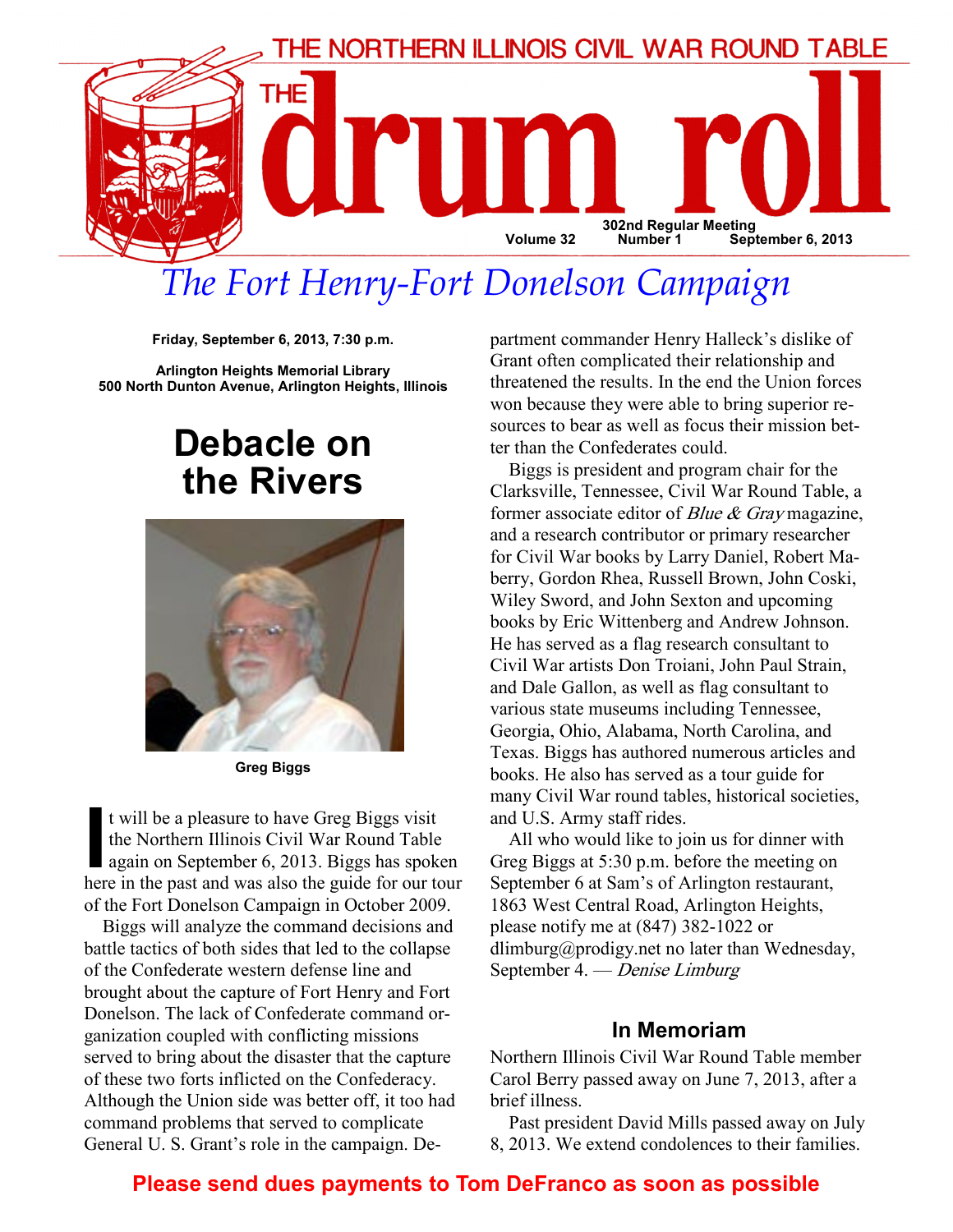# Lincoln and Douglas

#### By Tom DeFranco

t the Northern Illinois Civil War Round<br>Table's annual banquet on June 7, 2013,<br>historians George Buss (Abraham Lincoln) and Tim Connors (Stephen Douglas) gave Table's annual banquet on June 7, 2013, historians George Buss (Abraham Lincoln) and Tim Connors (Stephen Douglas) gave a wonderful presentation revealing their rivalry and different stances on the spread of slavery in the United States and its western territories.

One was a tall, awkward-looking fellow; the other was short and stout. Both migrated to the state of Illinois as young men. Douglas came to the state from New England by way of Cleveland, Ohio. Lincoln, of course, arrived in Illinois from Kentucky by way of Indiana. Each lost a parent at any early age. While Douglas's father was a physician, Lincoln's was a farmer. Both worked hard to further their careers in the law and politics. Lincoln's motivation was his father's disdain for education and being used by him as a laborer for other farmers. Lincoln aspired to higher things than breaking his back behind a plough. He worked as a store clerk and in the postal trade before entering the law. After toiling as a clerk in the auctioneering business, Douglas used his proceeds to run a school for clerks. Both men served in the Illinois state legislature.

Where Douglas and Lincoln deviated though, was in politics. Douglas was a Democrat, Lincoln a Whig (and later a Republican). Lincoln had a short stint as a congressman, during which time he was a pronounced and vocal opponent of the Mexican War. He admired Henry Clay, the great compromiser, and came to share many of his beliefs. Lincoln apparently was tired of national politics, working in only one term. What piqued his interest once again was his dislike for renewed efforts to change the old compromise of 1820 (basically, it stipulated that no slavery in the western territories was to exist north of Missouri's southern border). That compromise seemingly settled the question of the spread of slavery.

Then, thirty years later, the vast lands (as far north as the Great Salt Lake) gained from the spoils of the Mexican War changed the slavery equation again. Douglas, ever the politician, worked with the aging Henry Clay to develop a Page 2 drum roll, September 2013

new compromise meant to calm the roiling seas of the great slavery debate. Included in the compromise was the condition of "popular sovereignty." This became Douglas's pet condition in the new compromise. Essentially, popular sovereignty allowed for the territory's citizenry to vote for or against slavery before the territory became a state. Douglas's reasoning was that pure democracy was the answer to the squabbling.

But where Douglas thought that this was the ideal way to solve the slavery question, Lincoln saw real danger. Non-residents could easily enter a territory and flood the ballot boxes, skewing the vote. In fact a pro-slavery legislature did something akin to that in Lecompton, Kansas, voting to allow slavery in that territory. An anti-slavery government in Topeka felt it held the rightful claim to Kansas. So to this end popular sovereignty muddied the waters. Still, Douglas saw this as the best remedy of the slavery problem. And Douglas had other problems.

President Buchanan was a northern man with southern leanings. Most, if not all, of his cabinet and other appointees were southerners. In addition, Chief Justice Roger B. Taney was vehemently pro-slavery. In 1857, Taney and the Supreme Court ruled that a slave, Dred Scott, had no rights that had to be acknowledged or recognized by a white man. Scott's contention was that under the terms of the 1820 compromise his owner could not rightfully bring him to Minnesota, and as such, he should have been recognized as a free man. What's more, Taney ruled that Congress could not ban slavery in the territories, and thus popular sovereignty was null and void since the territories were products of Congress.

If popular sovereignty piqued Lincoln's interest, the Dred Scot decision drew his ire. If it angered Lincoln, it made Douglas into a pariah in the Buchanan administration. President Buchanan saw Douglas as a political rival who wanted eventually to succeed him in the White House. Thus began Douglas's run for re-election to the Senate with Lincoln as his opponent. It started one of the most famous series of debates in history, with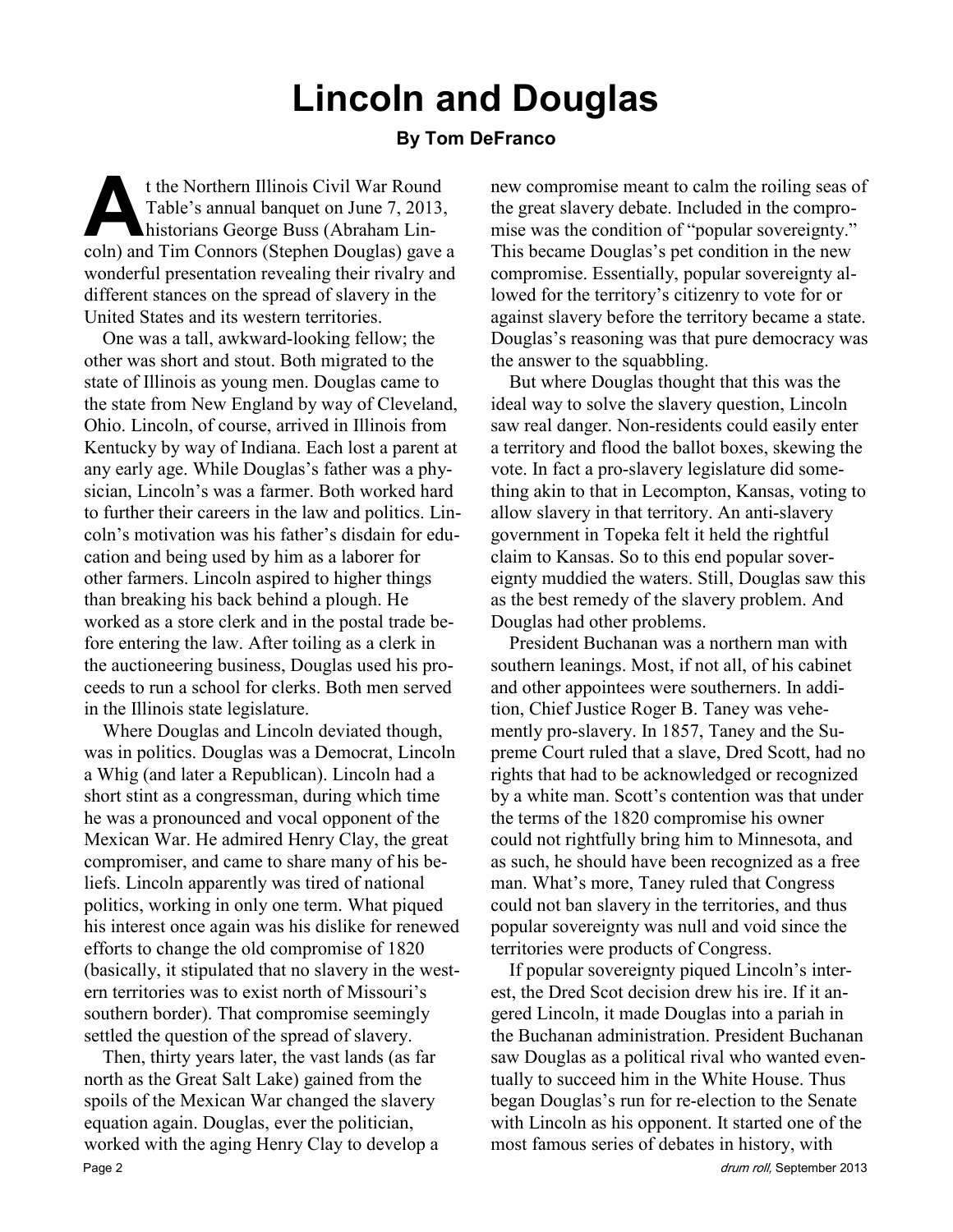Douglas winning back his Senate seat but losing to Lincoln (along with John Breckinridge and John Bell) in the 1860 presidential election.

So, if Lincoln and Douglas were rivals, the real enemies in this political play were President Buchanan and Roger Taney. Both of the latter men worked their magic to instill their political will upon Douglas and the nation. At the banquet, both President Lincoln and Senator Douglas admitted to this. Both Douglas and Lincoln earnestly did what they thought was right, but President Bu-

chanan's fear of Douglas and Taney's vitriol against the North in general hurt Douglas's chances for higher office by splitting the Democratic Party into smaller factions with a northern wing and a southern wing, thus allowing Lincoln to win the election with only 40 percent of the vote. It proved to be the straw that broke the proverbial camel's back and led to civil war.

I wish to thank George Buss and Tim Connors for their excellent living history presentation as Lincoln and Douglas.

### September Events

September 4, Lake County Civil War Round Table. Frank Crawford will speak on the Baltimore Riots of 1861.

September 10, McHenry County Civil War Round Table. Frank Crawford will speak on Medicine on the Mississippi.

September 11, Wood Dale Public Library. Dr. David Maas will speak on DuPage County and the Civil War at 7 p.m. The Wood Dale Public Library is at 520 North Wood Dale Road, Wood Dale; registration recommended. More information on all library programs is available at (630) 766-6762 or www.wooddalelibrary.org.

September 13, Chicago Civil War Round Table. John Michael Priest will speak on South Mountain.

September 14, 6th Annual Great Lakes Civil War Forum, Civil War Museum, Kenosha, WI. Forum honors the 150th anniversary of the summer campaigns of 1863. Speakers: Lawrence L. Hewitt, Lance Herdegen, Betsy Estilow, and James Marten. Cost is \$60/\$50 for museum members. Advance registration recommended. Information on all Civil War Museum programs is available at (262) 653-4140 or www.thecivilwarmuseum.org. September 18, Garlands Center for the Performing Arts, Barrington. Dr. Sarah Moats will present Reflections on the Battle of Gettysburg: 150 Years Later at 7 p.m. Sponsored by the Barrington Area Library; registration recommended. The Garlands is just south of the Barrington Area Library at 1000 Garlands Lane. Information on all library programs is available at (847) 382-1300 or www.balibrary.org.

September 20, Salt Creek Civil War Round Table. Father Bob Miller will speak on Notre Dame in the Civil War.

September 20, Wood Dale Public Library. Nancy McCully will discuss Lincoln, Grant, and local heroes who led DuPage County during the Civil War at 7 p.m; registration recommended. September 24, Garlands Center for the Performing Arts, Barrington. In Women of the Civil War, Jim Weren discusses ways the Civil War transformed gender roles and long-held attitudes about women at 7 p.m. Sponsored by the Barrington Area Library; registration recommended.

#### Book Discussion Group

The Civil War book discussion group at the Eisenhower Library, 4613 North Oketo, Harwood Heights, meets on the first Saturday of the month from 10 until 11:30 a.m. On September 7 they will discuss Failure in the Saddle and Maps of Chickamauga by David Powell. The author is tentatively scheduled to attend.

#### Women's Civil War Book Club

The next book for the Civil War book club for women is *Civil War Stories* by Ambrose Bierce. The next meeting of the group is scheduled for Sunday, September 29, at 4 p.m. at the Clayson House Museum, 224 East Palatine Road, Palatine. If you are interested in joining the group, please contact Denise Limburg at dlimburg@prodigy.net or (847) 382-1022, or Mary Banks at (847) 497-3149 or zeller1@comcast.net.